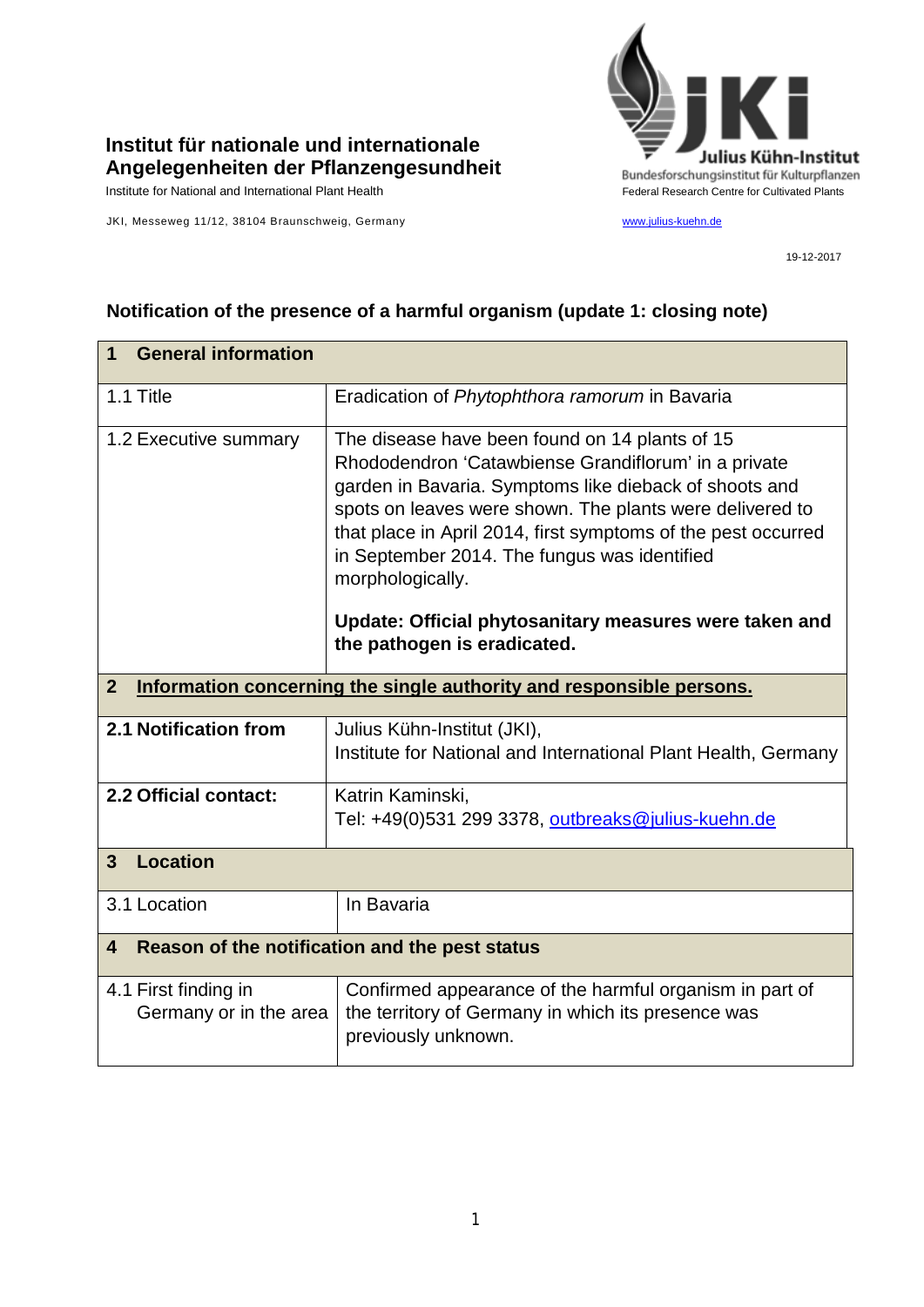| 4.2 Pest status in Germany after the official<br>confirmation of the presence of the<br>harmful organism. | Present, few occurrences                                                                                            |  |  |  |
|-----------------------------------------------------------------------------------------------------------|---------------------------------------------------------------------------------------------------------------------|--|--|--|
| Finding, sampling, testing and confirmation of the harmful organism.<br>5                                 |                                                                                                                     |  |  |  |
| 5.1 Date of finding:                                                                                      | 12-12-2014                                                                                                          |  |  |  |
| 5.2 Diagnostic method.                                                                                    | The fungus was identified<br>morphologically.                                                                       |  |  |  |
| 5.3 Date of official confirmation of the harmful<br>organism's identity.                                  | 12-12-2014                                                                                                          |  |  |  |
| Infested area, and the severity and source of the outbreak in that area.<br>6                             |                                                                                                                     |  |  |  |
| 6.1 Size and delimitation of the infested area.                                                           | 14 plants                                                                                                           |  |  |  |
| 6.2 Characteristics of the infested area and its<br>vicinity.                                             | Open air – private garden                                                                                           |  |  |  |
| 6.3 Host plants in the infested area and its<br>vicinity.                                                 | Rhododendron                                                                                                        |  |  |  |
| 6.4 Infested plant(s), plant product(s) and<br>other object(s).                                           | Rhododendron                                                                                                        |  |  |  |
| 6.5 Severity of the outbreak.                                                                             | Symptoms like dieback of shoots and<br>spots on leaves were shown.                                                  |  |  |  |
| 6.6 Source of the outbreak.                                                                               | The plants were delivered to that<br>place in April 2014, first symptoms of<br>the pest occurred in September 2014. |  |  |  |
| $\overline{7}$<br><b>Official phytosanitary measures.</b>                                                 |                                                                                                                     |  |  |  |
| 7.1 Adoption of official phytosanitary<br>measures.                                                       | Official phytosanitary measures were<br>taken. The plants have been<br>destroyed.                                   |  |  |  |
| 7.2 Date of adoption of the official<br>phytosanitary measures.                                           | 12-12-2014                                                                                                          |  |  |  |
| 7.3 Objective of the official phytosanitary<br>measures.                                                  | eradication                                                                                                         |  |  |  |
| 7.4 Measures affecting the movement of<br>goods.                                                          | Measures do not affect import or<br>movement within the Union of goods                                              |  |  |  |